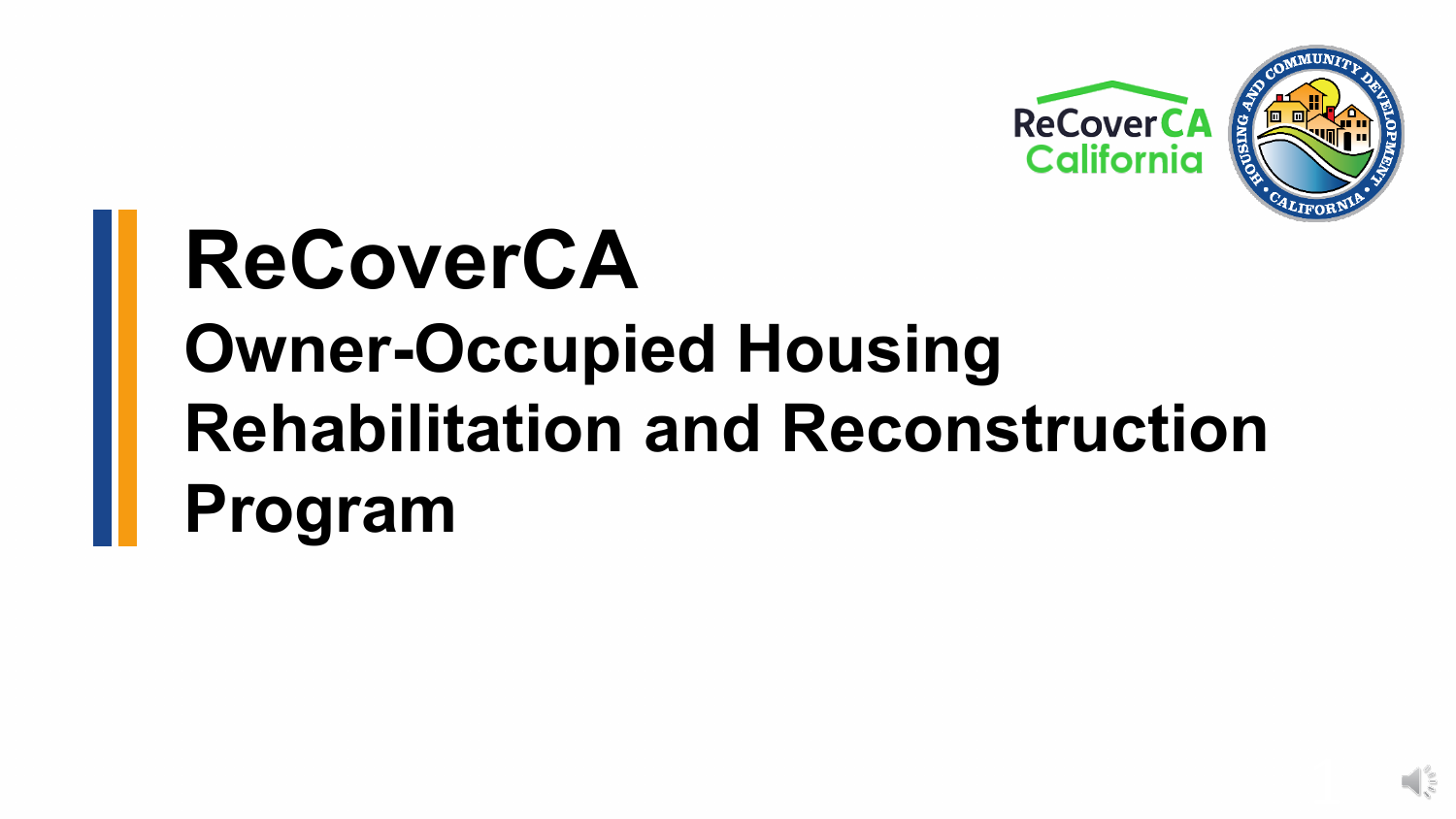## **2017/2018 disaster recovery background**





- The Owner-Occupied Rehabilitation and Reconstruction Program (OOR) provides grants for homeowners to rebuild
- Can only be expended within federally declared disaster areas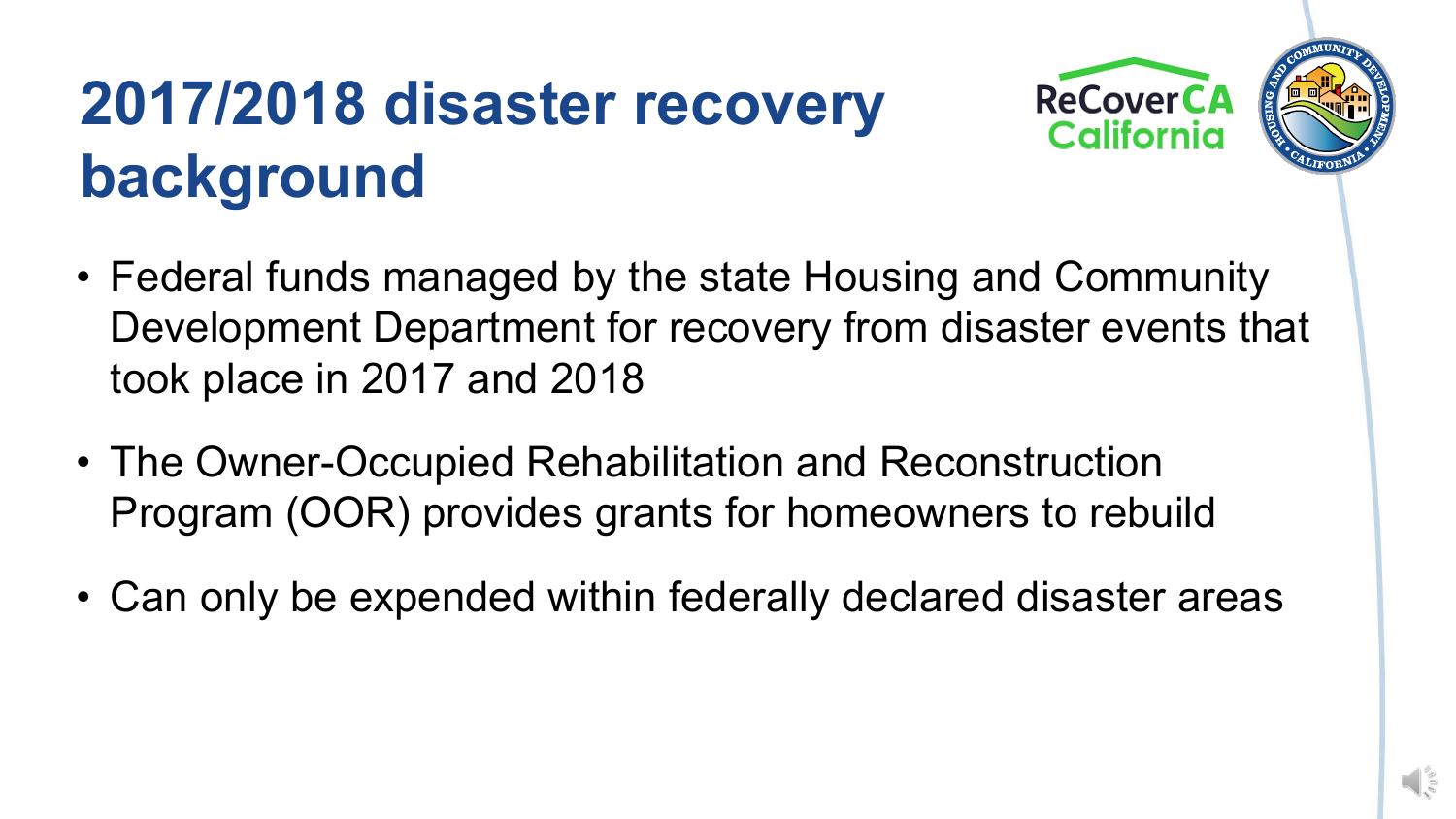



## **OOR program details**

- **Owner-Occupied Rehabilitation and Reconstruction Program (OOR)**
	- $\circ$  Grants up to \$500,000 depending on unmet needs
	- o Owned and lived in the damaged single-family or mobile home
	- o Households prioritized based on income, severity of damage, and location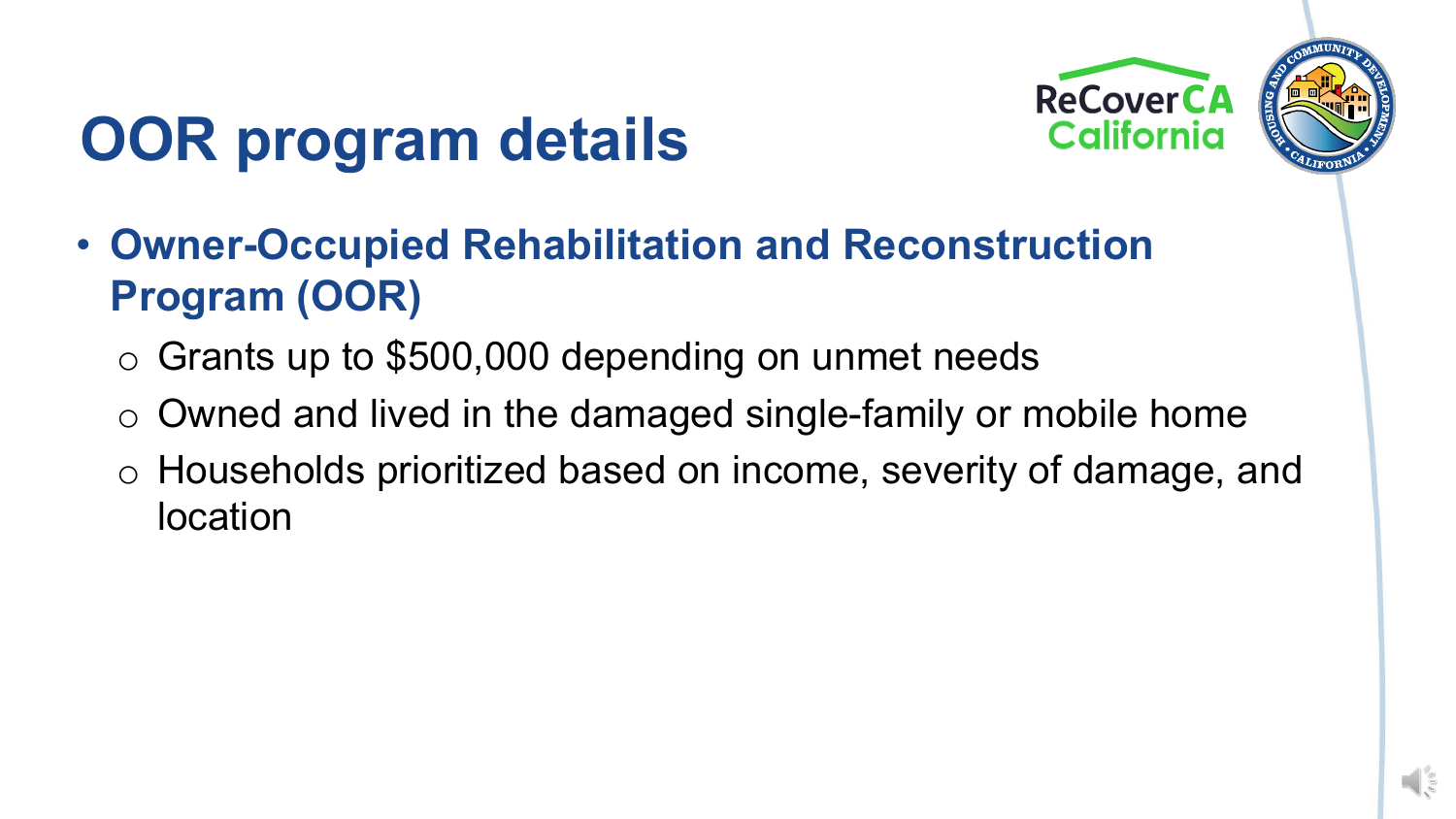

## **Who is eligible?**

- Owner-occupied home at the time of the disaster
- House still has outstanding repairs
- Located in an eligible county
- Owner eligible for federal benefits
- Current on property taxes, on approved payment plan, or exempt
- Correct permitting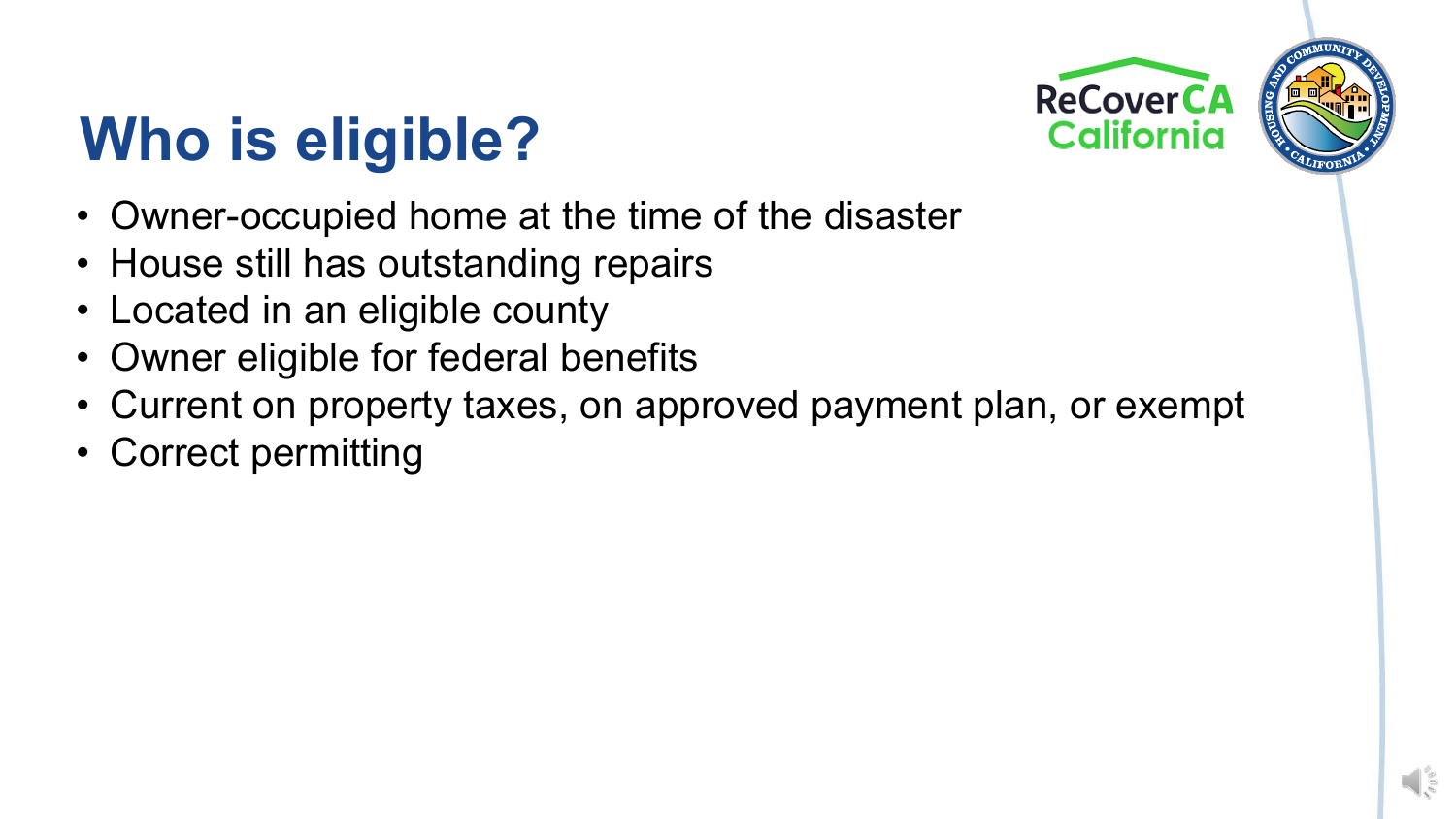

## **Eligible uses for funding**

- Rehabilitation
- Reconstruction
- Funding cannot be used for:
	- o Mortgage payoffs
	- o SBA home/business loan payoffs
	- o Funding for detached accessory dwelling units
	- o Funding for portions of property designated as a rental unit
	- o Funding for second homes
	- o Compensation payments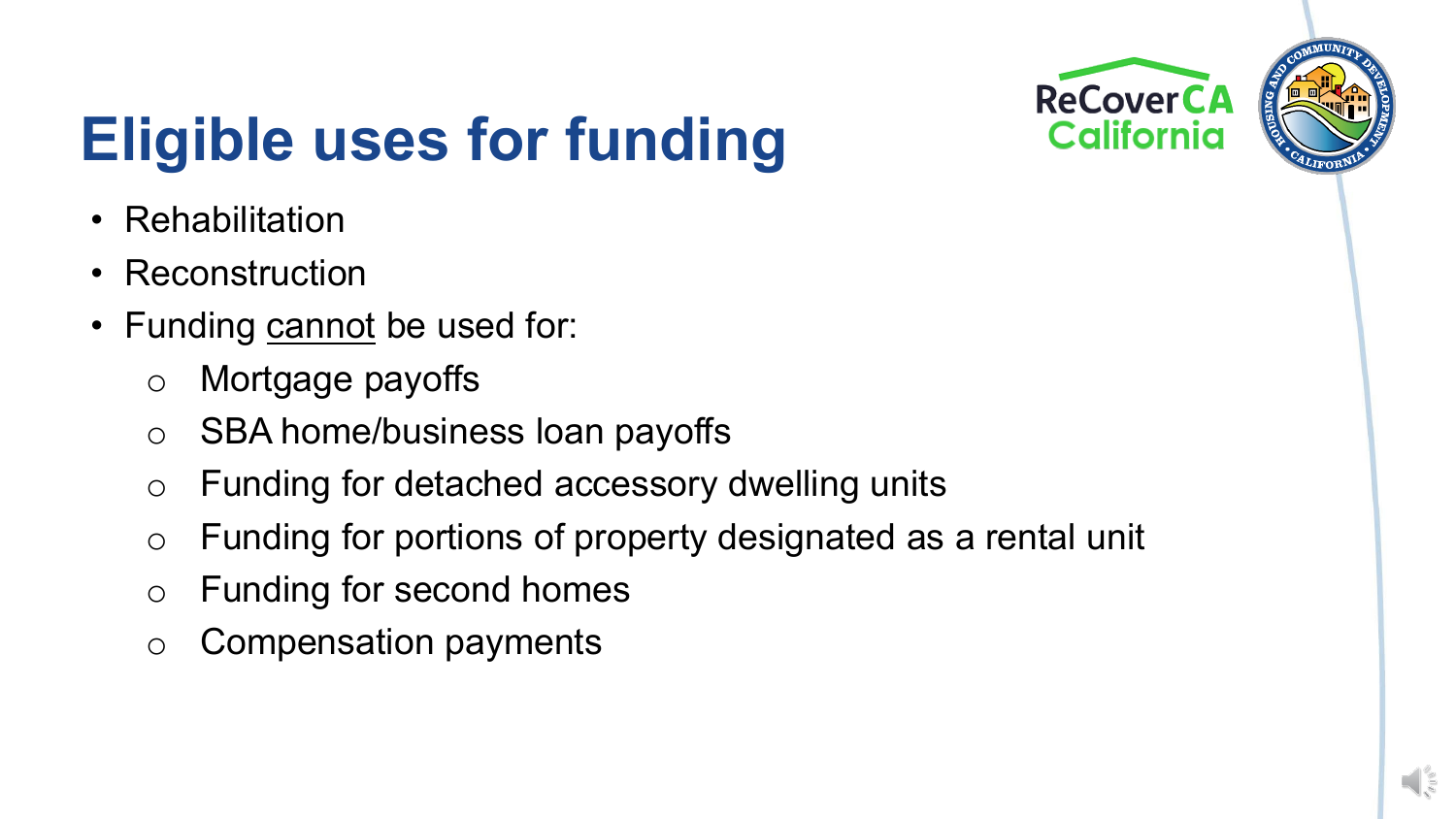## **Applicant outreach and survey**



- Case managers are available to help homeowners complete the survey and application.
	- o Interested applicants are encouraged to fill out an online survey at [recover.hcd.ca.gov.](https://recover.hcd.ca.gov/)
	- o Survey is open to those affected by 2017 and 2018 disasters.

*For assistance completing the survey or to receive this information in additional languages, please email your contact information to [ReCoverCA@hcd.ca.gov.](mailto:ReCoverCA@hcd.ca.gov)*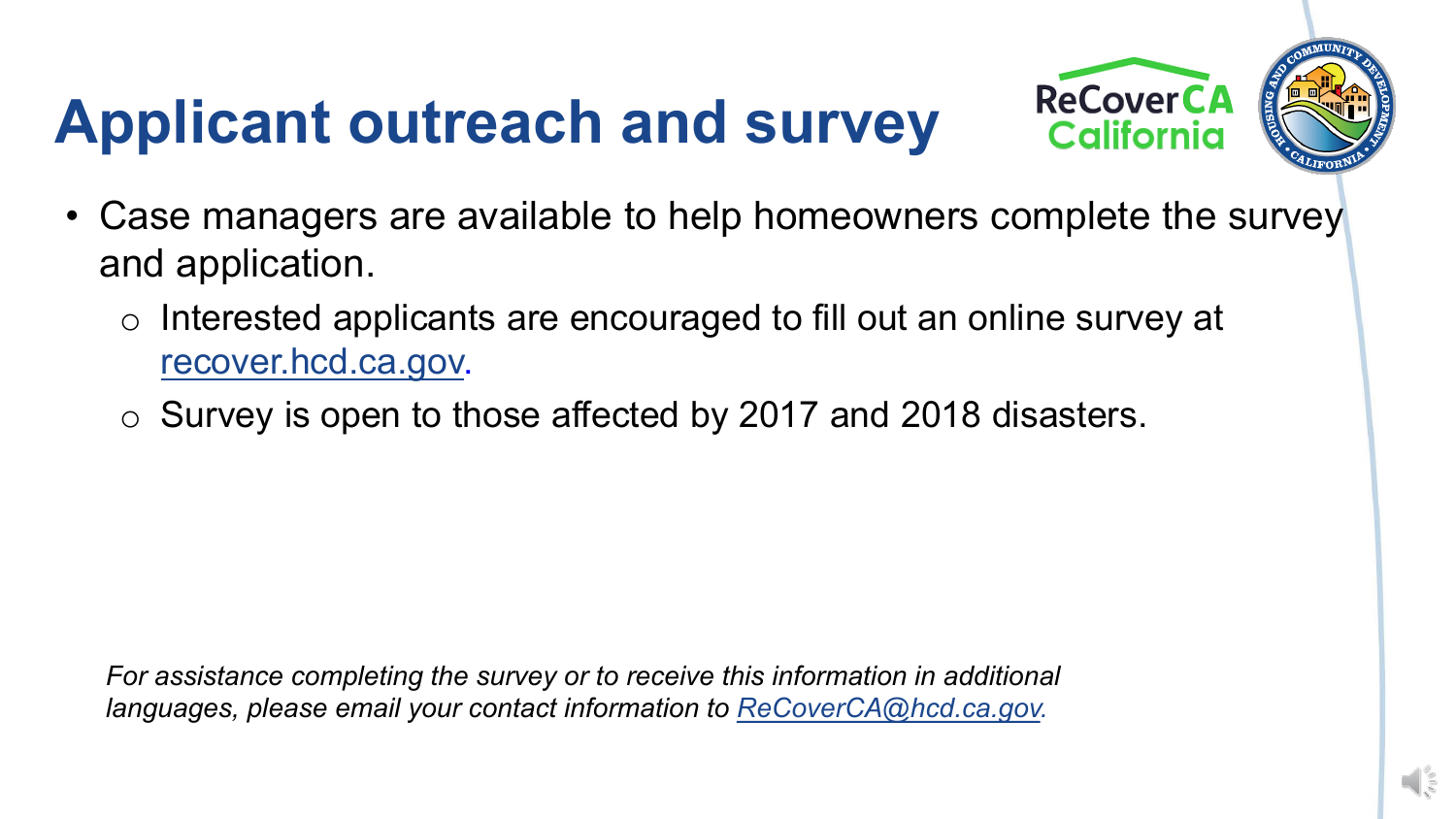### **How to complete the survey**



- Go to Recover.hcd.ca.gov
- Over the phone or online with a case worker
- Paper survey is available upon request
	- o We are presently trying to minimize in-person meetings to accommodate social distancing required to limit the spread of COVID-19.